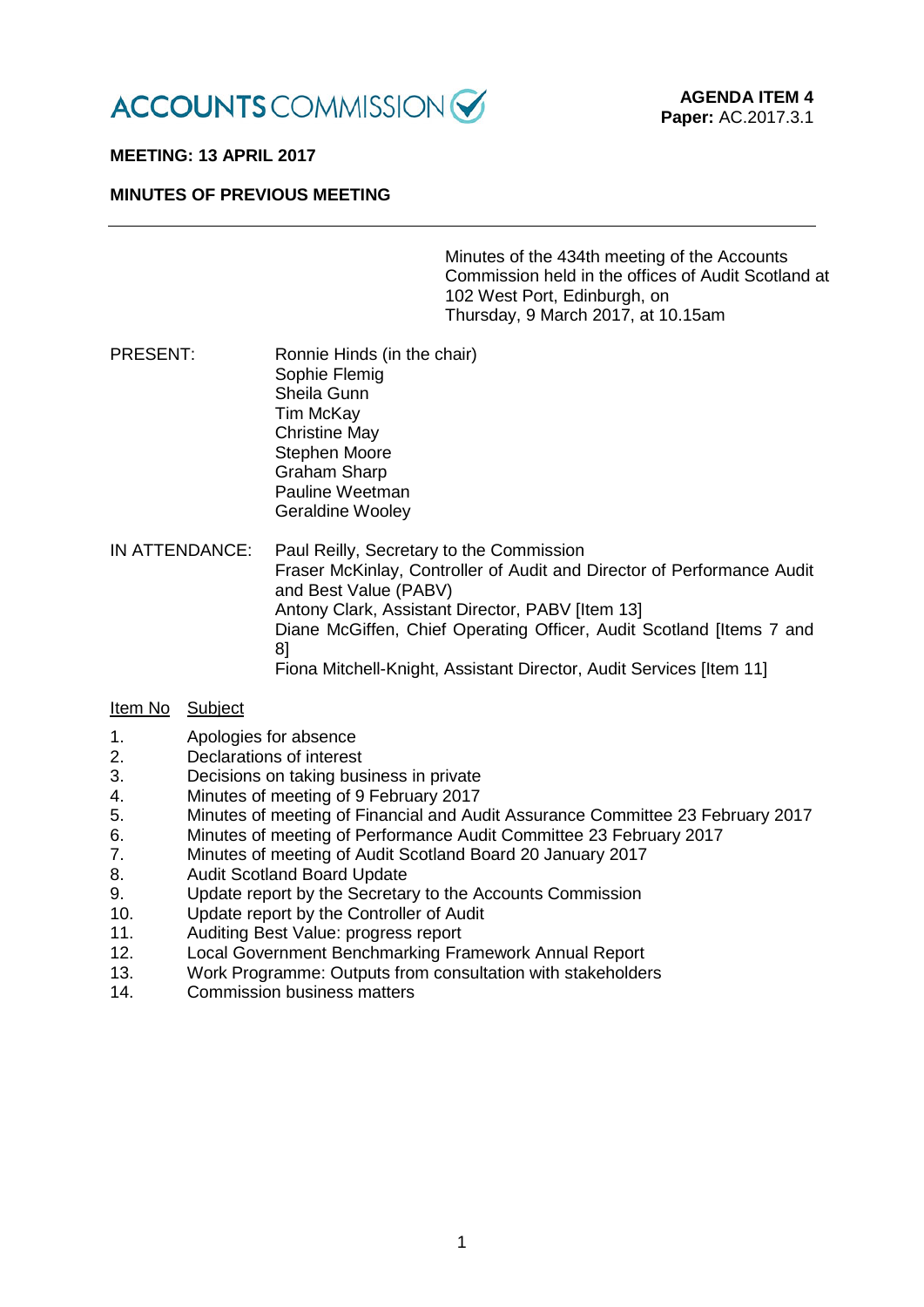# Opening remarks

Ronnie Hinds advised that members had received a personal individual communication from Douglas Sinclair intimating that he had retired as Chair of the Commission on 8 March due to ill health. Ronnie Hinds paid tribute to the service made by Mr Sinclair to the Commission since 2007, in his roles of member, then Deputy Chair, and then Chair. He thanked Mr Sinclair for the commitment that he brought to his roles, and to the development of the Commission during his time in office. He also acknowledged Mr Sinclair's long career in local government. The Commission intimated its agreement with Mr Hinds' comments.

Ronnie Hinds then advised the Commission that he would chair the meeting, and advised that the Secretary would inform the Commission in due course about the role of Acting Chair of the Commission.

### 1. Apologies for absence

It was noted that apologies for absence had been received from Alan Campbell and Sandy Cumming.

# 2. Declarations of interest

The following declarations of interest were made:

- Sheila Gunn, in item 12, as a non-executive Director of the Wheatley Group, concerning its relationship with Glasgow City Council.
- Christine May, in items 9, 12 and 13, as Chair of Fife Cultural Trust, in relation to references to arm's length external organisations.
- Geraldine Wooley, in item 9, as a member of Fife Valuation Appeal Committee, in relation to references to the Council Tax.

### 3. Decisions on taking business in private

It was agreed that Item 13 be taken in private, as it would require discussion of the draft Work Programme before it is published, including consideration of comments thereon from councils and other stakeholders.

The Deputy Chair advised that there was no business for item 14 and thus would not require discussion.

### 4. Minutes of meeting of 9 February 2017

The minutes of the meeting of 9 February 2017 were approved as a correct record.

### 5. Minutes of meeting of Financial Audit and Assurance Committee 23 February 2017

The minutes of the meeting of the Financial Audit and Assurance Committee of 23 February 2017 were approved as a correct record, subject to including Ronnie Hinds as being among those present at the meeting.

With reference to item 4, the Commission noted that the Committee, on advice from the Controller of Audit that he expects assessment of the robustness of option appraisal to feature in annual audit work, agreed to recommend to the Commission that such a matter continue to be considered for future performance audit or related work.

The Commission accepted the recommendation.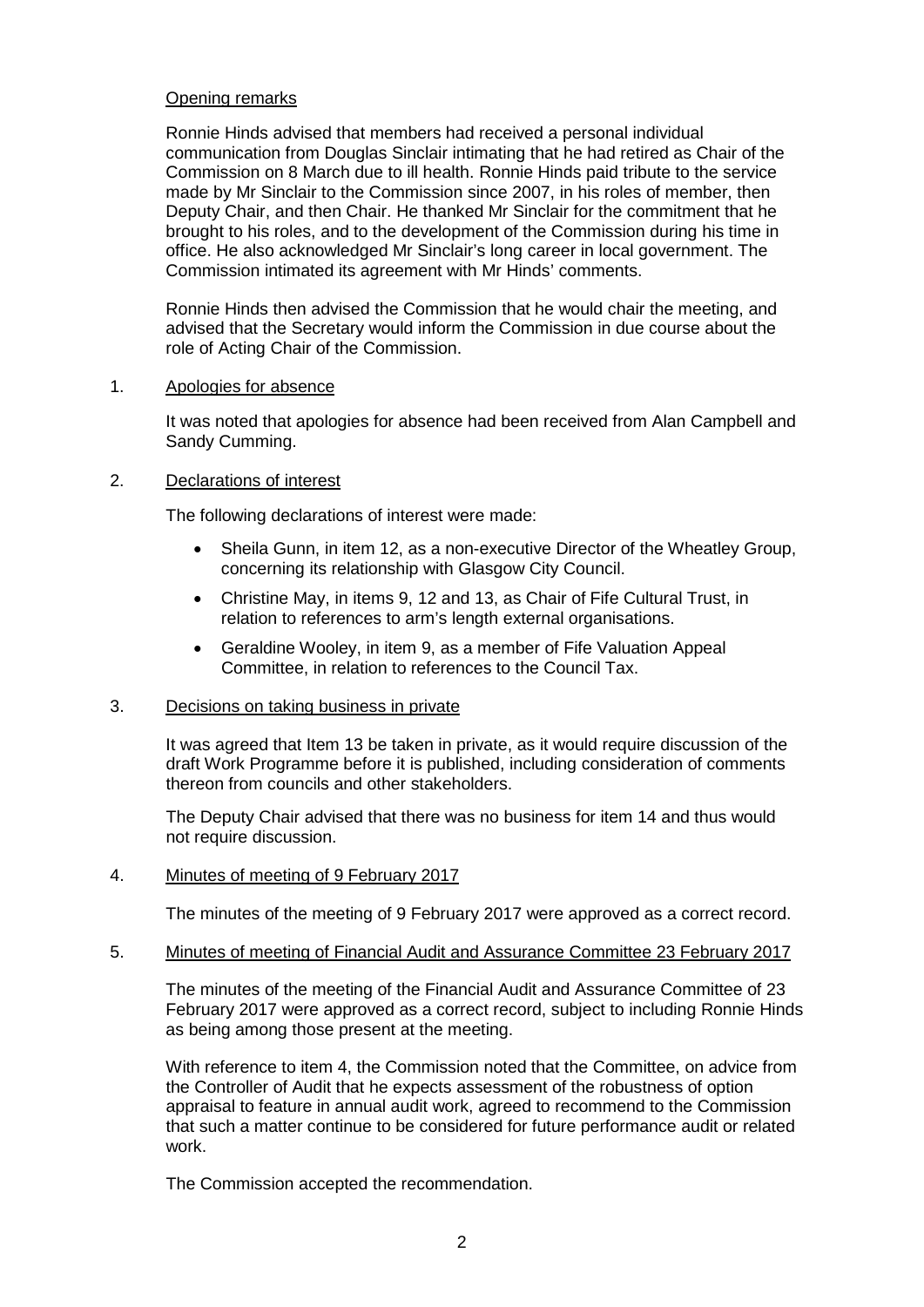# 6. Minutes of meeting of Performance Audit Committee 23 February 2017

The minutes of the meeting of the Performance Audit Committee of 23 February 2017 were approved as a correct record.

## 7. Minutes of meeting of Audit Scotland Board 20 January 2017

The minutes of the meeting of the Audit Scotland Board of 20 January 2017 were noted.

During discussion, the Commission noted advice from Diane McGiffen:

- In relation to items 11 and 18, arising from a query from Geraldine Wooley, that the Commission would further consider Audit Scotland's approach to 'securing world class audit' when it considers Audit Scotland's revised Corporate Plan at a forthcoming meeting.
- In relation to item 13, arising from a query from Ronnie Hinds, that the outputs from the 'Making a Difference: Demonstrating Value for Money' initiative would be reflected in the ongoing approach being taken to auditing Best Value.

## 8. Audit Scotland Board Update

Diane McGiffen provided a verbal update on recent Audit Scotland Board activity.

### 9. Update report by the Secretary to the Accounts Commission

The Commission considered a report by the Secretary to the Commission providing an update on significant recent activity relating to local government and issues of relevance or interest across the wider public sector.

During discussion, the Commission agreed:

- In relation to paragraph 7, to approve a response to the Scottish Government consultation proposing changes to the Councillors' Code of Conduct, subject to changes agreed in the discussion.
	- *Action: Secretary*
- In relation to paragraph 11, arising from a query by Ronnie Hinds, to note advice from the Controller of Audit that he was holding a meeting with the Scottish Government and local government representatives to discuss audit and accountability issues around the Pupil Equity Funding initiative.
- In relation to paragraph 15, that the Controller of Audit retain a watching brief on the impact on councils of business rates revaluation, such as in relation to appeals against valuations.

Following discussion, the Commission agreed to note the report.

## 10. Update report by the Controller of Audit

The Controller of Audit provided a verbal update on his recent activity including meetings and discussions with stakeholders.

During discussion, the Commission noted advice from the Controller of Audit that he and the Assistant Auditor General would be meeting Aberdeen City Council to discuss audit issues around the Council's index-linked capital bond arrangement.

Following discussion, the Commission noted the update.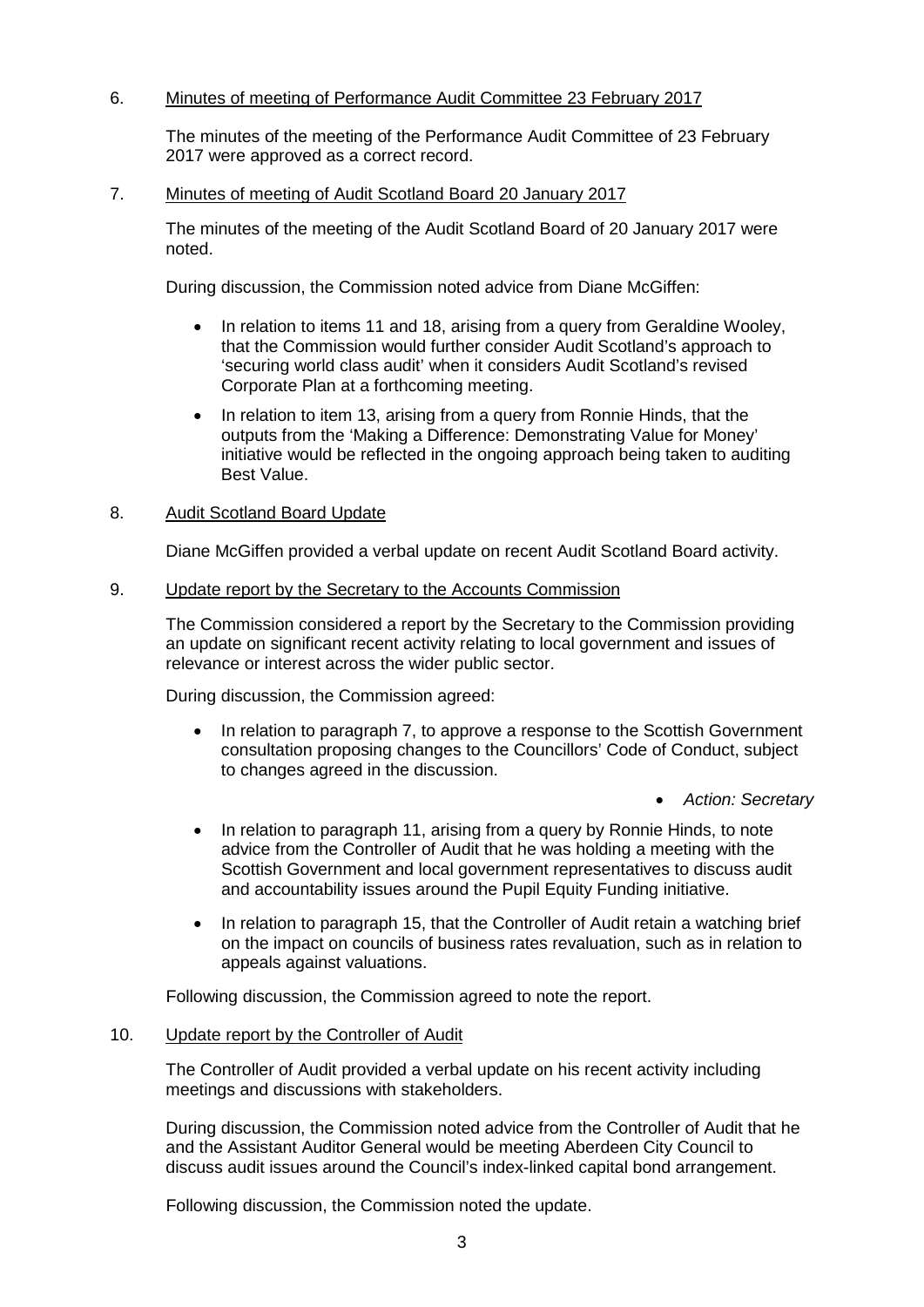# 11. Auditing Best Value: progress report

The Commission considered a report by the Director of PABV updating the Commission on progress with the new approach to auditing Best Value.

Following discussion, the Commission:

- Noted the progress made.
- Noted that the Best Value Working Group would continue to consider matters in relation to the development and implementation of the approach, referring matters to the Commission for its decision as appropriate.
- Endorsed a publication timetable for all Best Value Assurance Reports to be reported by January 2018, with the scheduling of individual reports to be determined by the Controller of Audit.
- Endorsed the proposed tranche of councils for year two.

*Actions: Controller of Audit and Secretary*

## 12. Local Government Benchmarking Framework Annual Report

The Commission considered a report by the Secretary to the Commission advising the Commission of the publication of the Local Government Benchmarking Framework (LGBF) Overview Report for the year 2015/16.

During discussion, the Commission:

- Noted the publication of the LGBF Overview Report for 2015/16 and the accompanying press release.
- Noted the continuing dialogue between the Commission and the LGBF board, and the progress being made in taking forward the Commission's previously stated views on the further development of the project.
- Further in this regard, that a meeting be set up between the Commission and the project board to review progress and to discuss specifically the Commission's interest in:
	- o Further progress with developing customer satisfaction measures
	- o The use of benchmarking data by council 'family groups' and by professional groups
	- o Developing a richer understanding of the reasons for the variations between councils in performance and costs.

• *Action: Secretary*

- Note that Audit Scotland will be considering further the implications of the report on its work.
- Further in this regard, in response to a query from Christine May, to note advice from the Controller of Audit that auditors were expected to consider the framework as part of financial audit and Best Value auditing work.